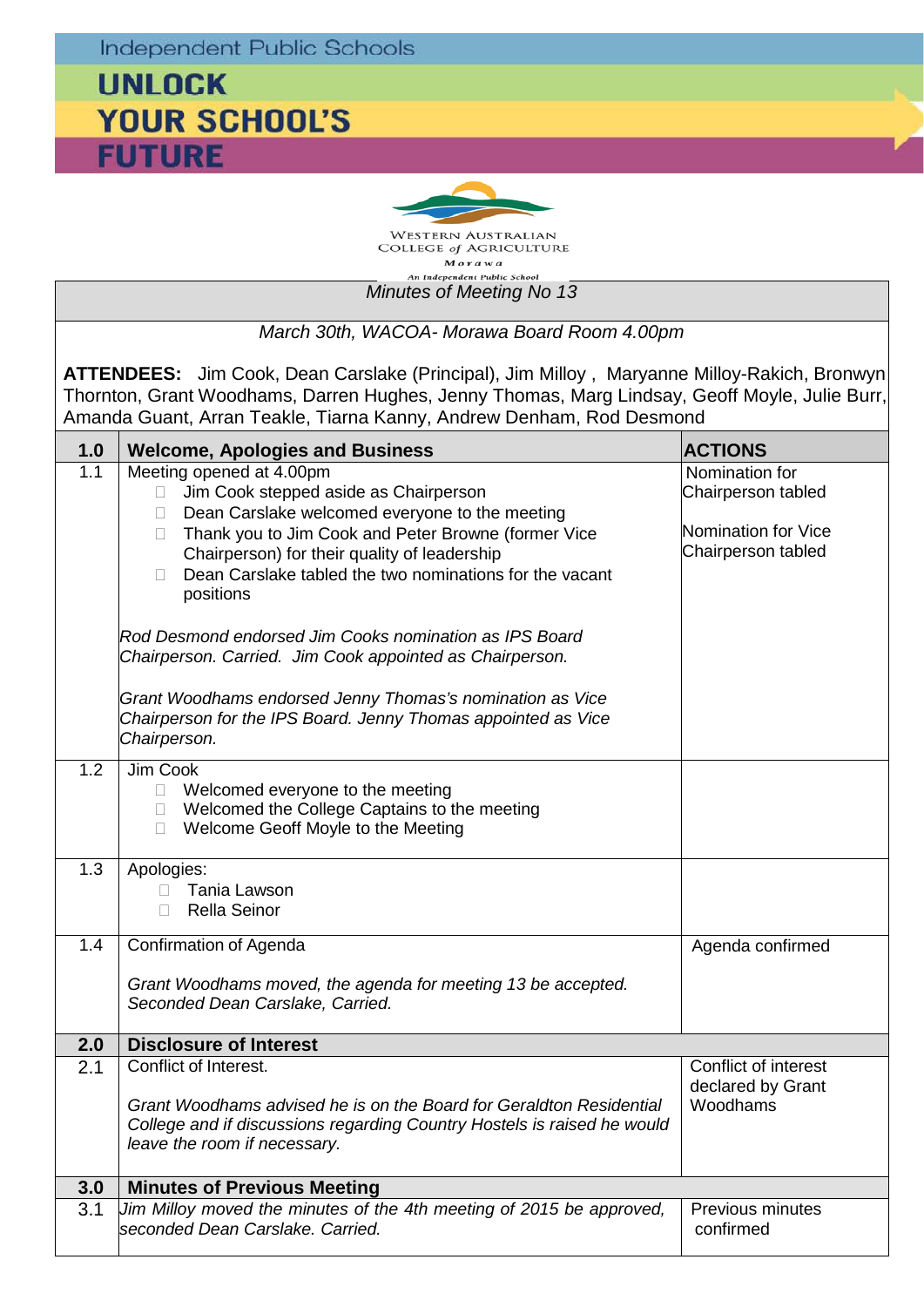| 3.2 | Business Arising from the previous meeting<br>Review Minutes of previous meeting.<br>CCTV signs purchased and erected around the farm and<br>П.<br>administration<br>Residential Campus signs will be erected soon<br>$\Box$<br>Nominations were received and process for vacant positions<br>$\Box$<br>Jim Milloy had been unable to get hold of or meet with Greg<br>$\Box$<br>Payne, owner of Badga Station<br>Dean Carslake had made contact with Greg Payne (30 <sup>th</sup> March)<br>$\Box$<br>and commenced discussions regarding an MOU |                                                                                                                                   |
|-----|---------------------------------------------------------------------------------------------------------------------------------------------------------------------------------------------------------------------------------------------------------------------------------------------------------------------------------------------------------------------------------------------------------------------------------------------------------------------------------------------------------------------------------------------------|-----------------------------------------------------------------------------------------------------------------------------------|
| 4.0 | <b>General Business</b>                                                                                                                                                                                                                                                                                                                                                                                                                                                                                                                           |                                                                                                                                   |
| 4.1 | College Captains presentation<br><b>Jim Cook</b><br>Welcome to College Captains (Arran Teakle and Tiarna<br>Kanny)                                                                                                                                                                                                                                                                                                                                                                                                                                | College<br>Captains<br>presented a power point<br>presentation<br><b>IPS Assistant to liaise with</b>                             |
|     | Board enjoy the Perspective of the student body<br>Topics covered:-<br>Year 10 mentoring program<br>$\mathbf{L}$                                                                                                                                                                                                                                                                                                                                                                                                                                  | Principal and<br><b>College</b><br>Captains about attending<br>the full Board meeting in<br>the future.                           |
|     | Year 12 car shed<br>П.<br><b>Girls in Agriculture Book</b><br>$\Box$<br>Harvey Ag Carnival<br>П.<br>Proposed fundraising<br>$\Box$                                                                                                                                                                                                                                                                                                                                                                                                                | Students<br>photo<br>books<br>tabled                                                                                              |
|     | Leavers jumpers<br>$\Box$<br>Shearing singlet's<br>$\Box$<br>Horses<br>П.<br>College ball<br>$\Box$<br><b>GRIP Leadership</b><br>П.                                                                                                                                                                                                                                                                                                                                                                                                               | Shearers singlet tabled                                                                                                           |
|     | Dean Carslake would like the College Captains to stay for the entire<br>meeting future. College captains left the meeting.                                                                                                                                                                                                                                                                                                                                                                                                                        |                                                                                                                                   |
| 4.2 | Included the Summary of the IPS Review in 2015 and the Executive<br>Summary for new Board Members                                                                                                                                                                                                                                                                                                                                                                                                                                                 | Documents:-<br>High Performance - High<br>Care                                                                                    |
|     | Director of Education Documents 2016<br>High Performance - High Care<br>$\Box$<br>Focus 2016<br>П.<br>□ Aboriginal Cultural Standards Framework<br><b>SCASA WASSA (WA Statement of Student)</b><br>H.                                                                                                                                                                                                                                                                                                                                             | Focus 2016<br>Aboriginal<br>Cultural<br><b>Standards Framework</b><br>SCASA WASSA<br>(WA<br>Student)<br>Statement<br>of<br>tabled |
|     | Dean Carslake<br>These documents provided strong governance and support<br>$\Box$<br>Aboriginal Cultural Standards Framework will assist in closing<br>$\mathbb{R}^n$<br>the gap                                                                                                                                                                                                                                                                                                                                                                  |                                                                                                                                   |
|     | Geoff Moyle<br>There has been more Psych time allocated to all the<br><b>Residential Colleges</b>                                                                                                                                                                                                                                                                                                                                                                                                                                                 |                                                                                                                                   |
|     | Jenny Thomas<br>Enquired as to the WACoA – Morawa percentage of<br>$\mathbb{R}^n$<br>Aboriginal students                                                                                                                                                                                                                                                                                                                                                                                                                                          |                                                                                                                                   |
|     | Dean Carslake<br>$\Box$ In year 12 we only have 1<br>$\Box$ In 2015 all three graduated<br>We had an Engagement program last year at Geoff Weddlock<br>$\Box$<br>Innovation Park now working with the Morawa DHS                                                                                                                                                                                                                                                                                                                                  |                                                                                                                                   |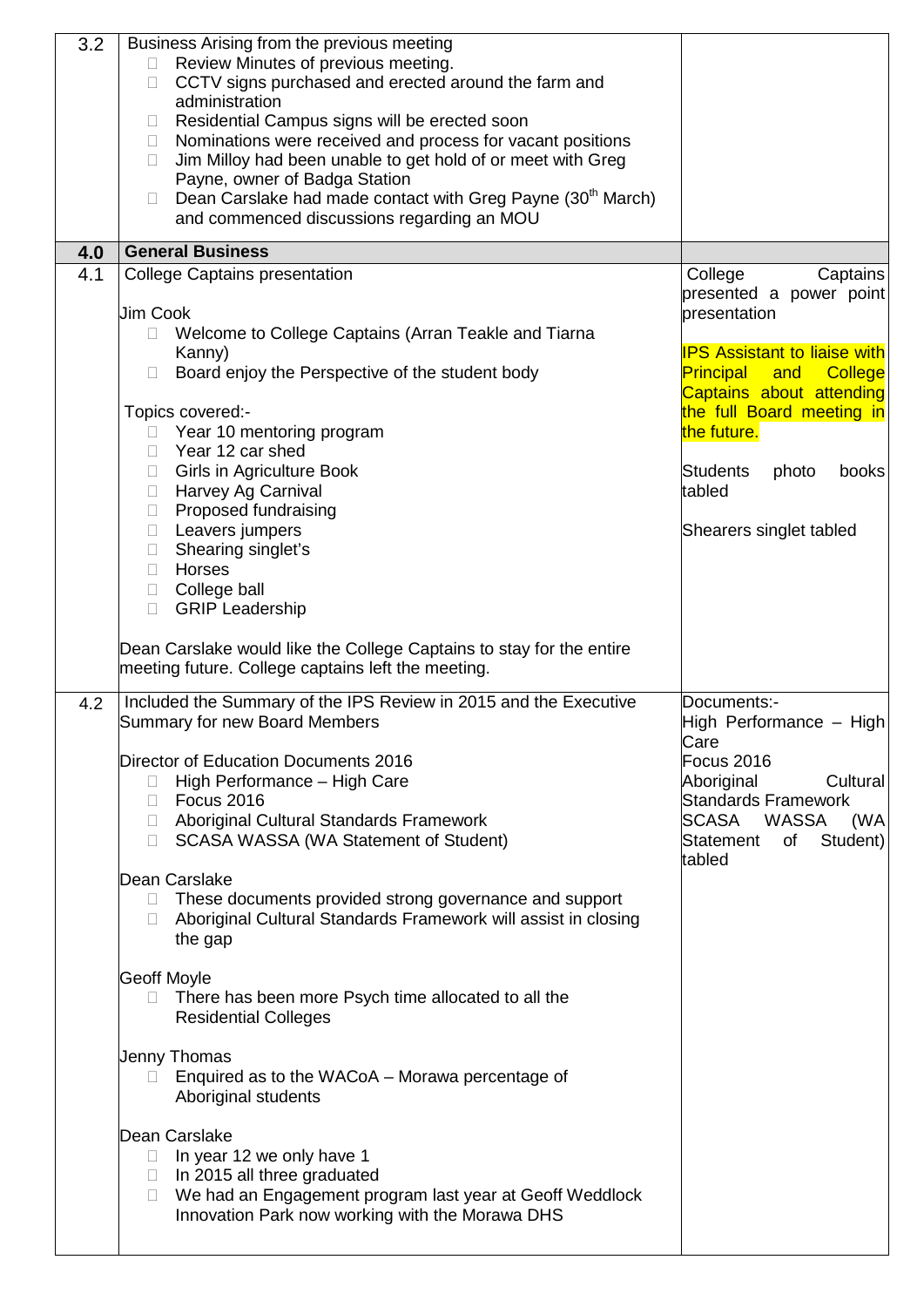| 4.2    |                                                                         |                                   |
|--------|-------------------------------------------------------------------------|-----------------------------------|
| cont'd | <b>Geoff Moyle</b>                                                      |                                   |
|        | Aboriginal students do well under the Ag College model<br>$\Box$        |                                   |
|        | $\Box$ Numbers are small                                                |                                   |
|        | 26 students over the five sites<br>П.                                   |                                   |
|        |                                                                         |                                   |
|        | Jenny Thomas                                                            |                                   |
|        | Queried how the WASSA can be used by a student?<br>$\mathbb{R}^n$       |                                   |
|        | Could it be used for TAFE enrolment?                                    |                                   |
|        |                                                                         |                                   |
|        | Dean Carslake responded                                                 |                                   |
|        | WASSA provides the right information for a TAFE enrolment<br>$\Box$     |                                   |
|        | Even if students don't complete an entire certificate it will<br>$\Box$ |                                   |
|        | document the competencies completed                                     |                                   |
|        |                                                                         |                                   |
|        |                                                                         |                                   |
| 4.3    | <b>Annual Report</b>                                                    | Annual report tabled              |
|        | Dean Carslake                                                           | <b>IPS Assistant will email a</b> |
|        |                                                                         | reader friendly version for       |
|        | Improvement required in Attendance<br>$\mathbf{L}$                      |                                   |
|        | Geoff Moyle                                                             | any further comment               |
|        | Asked Dean to identify his priority areas<br>П.                         |                                   |
|        |                                                                         |                                   |
|        | Dean Carslake responded                                                 |                                   |
|        | Attendance and Literacy & Numeracy are our priority areas               |                                   |
|        | □ Parent and staff surveys had good results                             |                                   |
|        | Farm had an exceptional result for a difficult growing season<br>$\Box$ |                                   |
|        |                                                                         |                                   |
|        | Subject to editing, Grant Woodhams endorsed the Annual report.          |                                   |
|        | Seconded Julie Burr. Carried                                            |                                   |
|        |                                                                         |                                   |
|        |                                                                         |                                   |
| 4.4    | <b>Draft Business Plan</b>                                              | <b>Business Plan tabled</b>       |
|        |                                                                         |                                   |
|        | Dean Carslake                                                           |                                   |
|        | Ag Advisory are investigating another cattle breed to replace           | <b>IPS Assistant will email a</b> |
|        | the Gelbvieh with                                                       | reader friendly version for       |
|        | Structured plan to replace will be drawn up<br>$\Box$                   | any further comment               |
|        |                                                                         |                                   |
| 4.5    | <b>CCTV Policy</b>                                                      | <b>CCTV Policies tabled</b>       |
|        |                                                                         |                                   |
|        | General discussion regarding the length of records and proper           |                                   |
|        | viewing procedures.                                                     |                                   |
|        |                                                                         |                                   |
|        | Julie Burr moved that the CCTV Policies be endorsed. Seconded           |                                   |
|        | Rod Desmond. Carried.                                                   |                                   |
|        |                                                                         |                                   |
| 4.6    | Funding submission MWDC                                                 | Deferred till item 5.3            |
|        |                                                                         |                                   |
|        | Item covered in Principals report.                                      |                                   |
|        |                                                                         |                                   |
| 5.0    | <b>Reports and Updates</b>                                              |                                   |
| 5.1    | <b>IPS Report</b>                                                       | <b>IPS Report tabled</b>          |
|        |                                                                         |                                   |
| 5.2    | Finance                                                                 | Finance report tabled             |
|        | Powerpoint display                                                      |                                   |
|        |                                                                         | 2016 budget tabled                |
|        | 2016 Finance & Budget Preparation                                       |                                   |
|        | School budget<br>$\Box$                                                 |                                   |
|        | <b>Residential Budget</b>                                               | Powerpoint display tabled         |
|        | Farm Budget<br><b>Salaries</b>                                          |                                   |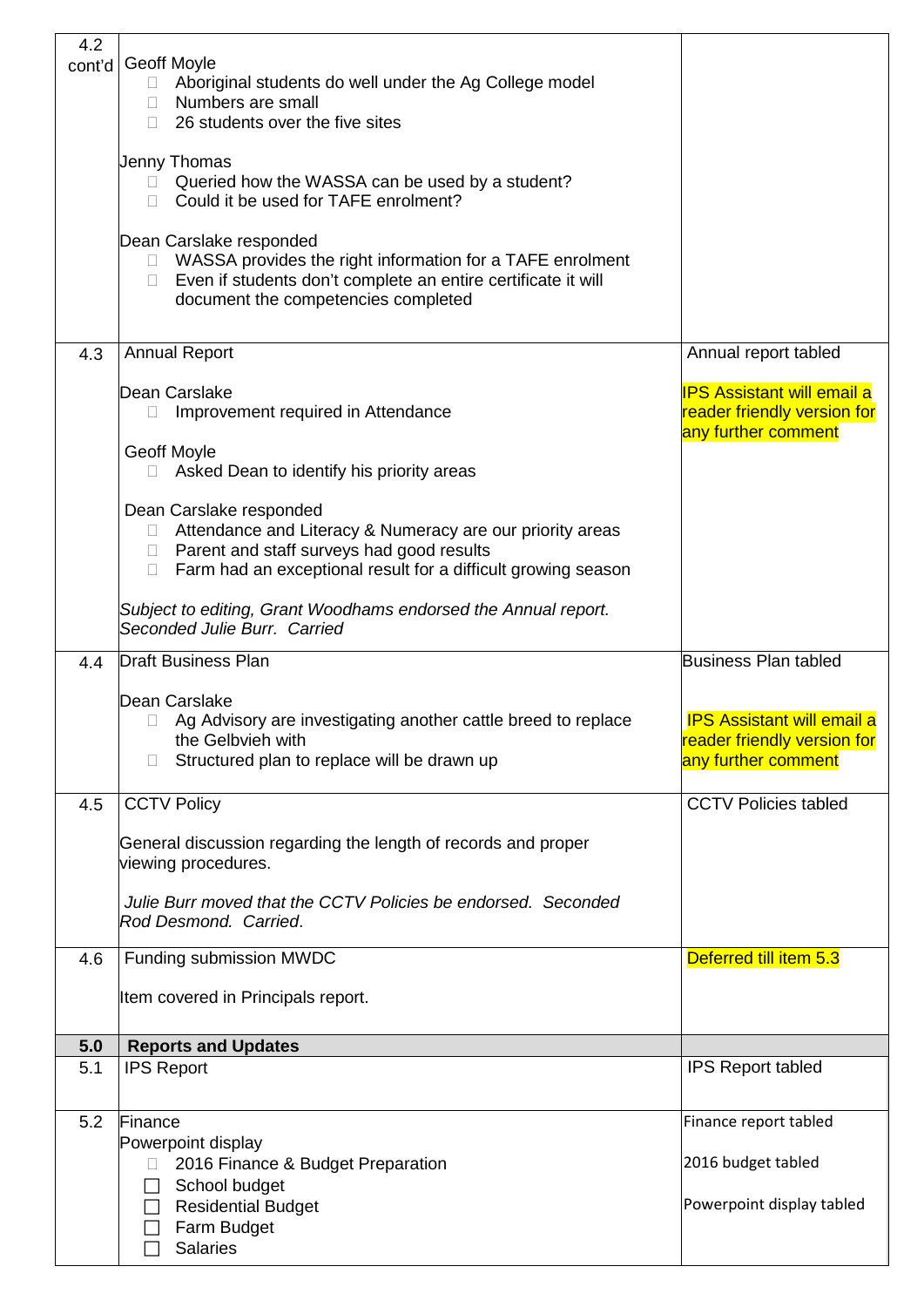| 5.2 | <b>Geoff Moyle</b>                                                                                                           | <b>IPS Assistant will email</b>                      |
|-----|------------------------------------------------------------------------------------------------------------------------------|------------------------------------------------------|
|     | No change for funding in 2015<br>$\Box$                                                                                      | out the budget and call for                          |
|     | Single allocation of \$200 million - grows on CPI<br>$\Box$                                                                  | any queries to be directed                           |
|     | Formula based on enrollments<br>П.                                                                                           | to Bronwyn Thornton and<br>then call for endorsement |
|     | Have included all costs from Farm to kitchen<br>П.                                                                           | of the 2016 Budget by the                            |
|     | It costs \$1840 per year to feed a student<br>П                                                                              | end of term one                                      |
|     | Manager of Corporate Services - Bronwyn Thornton                                                                             |                                                      |
|     | Present 2016 Budget<br>$\Box$                                                                                                |                                                      |
|     | We have to spend 96% of our budget on that years students                                                                    |                                                      |
|     | Bronwyn went through the Budget highlighting individual areas for<br>discussion                                              |                                                      |
|     | Jenny Thomas<br>Queried payments to Yarra Catchment Group<br>$\Box$                                                          |                                                      |
|     | <b>Bronwyn Thornton</b>                                                                                                      |                                                      |
|     | Will make adjustments to different groups membership fees, some<br>no longer current                                         |                                                      |
|     | It was resolved that endorsement couldn't be given to the 2016 till board<br>members had more time to research the document. |                                                      |
| 5.3 | Principals Report (including farm and residential reports)                                                                   | Principals report tabled                             |
|     |                                                                                                                              |                                                      |
|     | Welcome to Amanda Guant (Deputy Principal)<br>$\Box$                                                                         | Farm mangers report                                  |
|     | Amanda will be filling in for Dean when he is away on long service<br>$\Box$                                                 | tabled                                               |
|     | leave                                                                                                                        | <b>Residential Managers'</b><br>report tabled        |
|     | Darren Hughes<br>Sort clarification on:-                                                                                     |                                                      |
|     | $\mathbb{R}^n$<br>the recruitment freeze and the contingency plan for the staffing                                           |                                                      |
|     | shortage                                                                                                                     |                                                      |
|     | Ten year plan<br>$\Box$                                                                                                      |                                                      |
|     | International students<br>П                                                                                                  |                                                      |
|     |                                                                                                                              |                                                      |
|     | <b>Geoff Moyle</b>                                                                                                           |                                                      |
|     | Harvey is the only College able to take international students<br>$\Box$                                                     |                                                      |
|     | lGrant Woodhams                                                                                                              |                                                      |
|     | Queried if there is a formula we can apply to Morawa so we can<br>П.                                                         |                                                      |
|     | take International students                                                                                                  |                                                      |
|     | <b>Geoff Moyle</b>                                                                                                           |                                                      |
|     | To clarify for new Board members that the 'trust' is not a trust, it is<br>П.                                                |                                                      |
|     | a budget                                                                                                                     |                                                      |
|     | Some sites contribute to the costs of smaller sites<br>H                                                                     |                                                      |
|     | There is a gap in training outcomes<br>Ш                                                                                     |                                                      |
| 6.0 | <b>Other Business</b>                                                                                                        |                                                      |
| 6.1 | Items not on the agenda can be raised for discussion                                                                         | Nil items                                            |
|     |                                                                                                                              |                                                      |
| 6.2 | <b>Geoff Moyle</b><br>Thank you for invite<br>$\Box$                                                                         |                                                      |
|     | Congratulations on the review outcomes<br>$\mathbf{L}$                                                                       |                                                      |
|     | Testament to the good work at the College and Deans leadership<br>$\Box$                                                     |                                                      |
|     | Congratulations to Jim Cook and Jenny Thomas on their<br>$\Box$                                                              |                                                      |
|     | appointments                                                                                                                 |                                                      |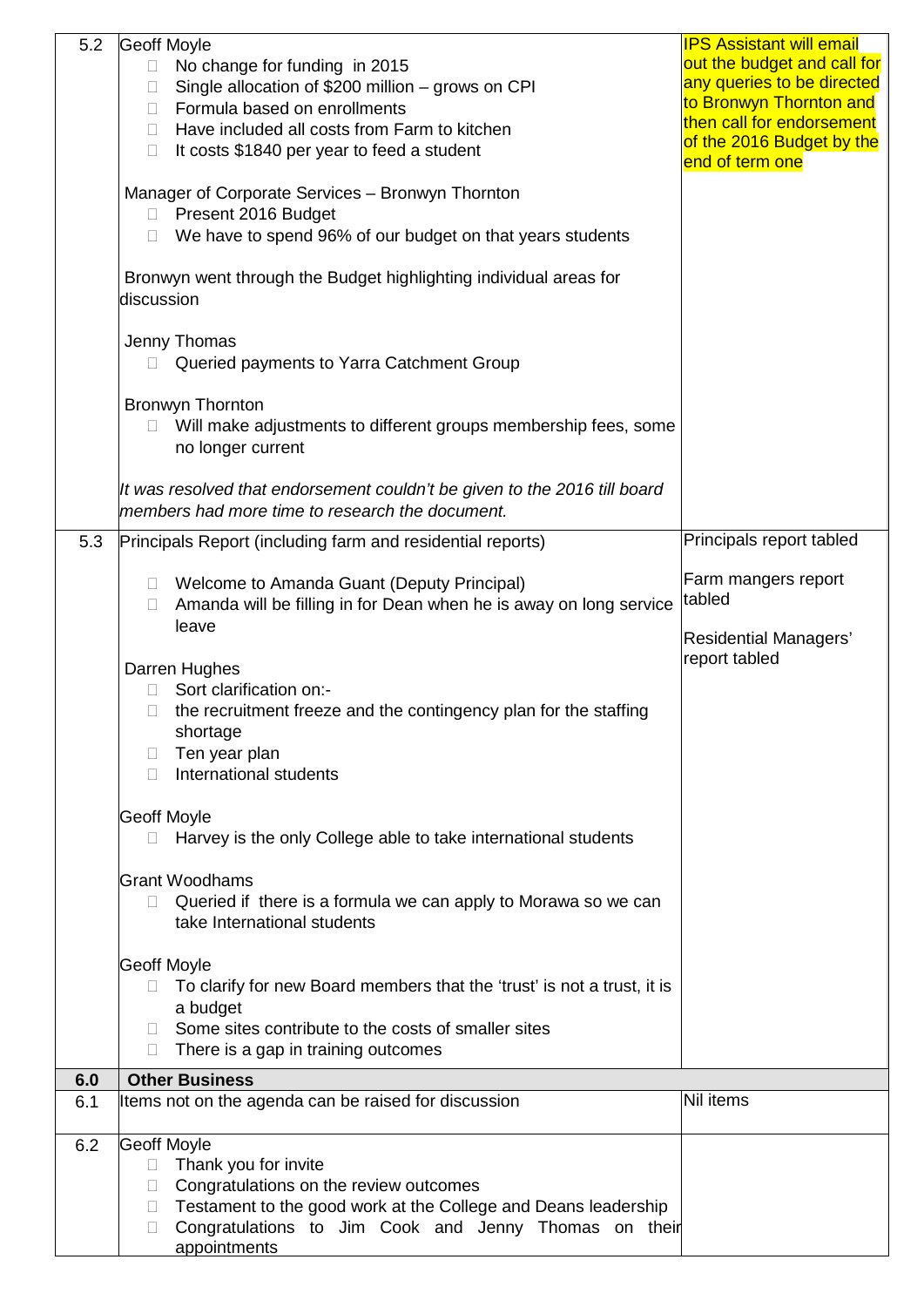| 6.2    | Grain deposits down over the five Colleges<br>u                                                                                     |
|--------|-------------------------------------------------------------------------------------------------------------------------------------|
| Cont'd | Training outcomes are outstanding<br>$\mathbb{R}^n$                                                                                 |
|        | <b>Record enrolments</b><br>$\mathbb{R}^n$                                                                                          |
|        | $\Box$ ATAR – best ever results at Denmark, but a poor tail end                                                                     |
|        | □ Substantial carry forward of \$5 million for the Colleges                                                                         |
|        | 96% of the Colleges money must be spent on the school year<br>$\Box$<br>All the Colleges strategic planning:-                       |
|        | $\Box$<br>Land<br>n.                                                                                                                |
|        | Capital works<br>$\Box$                                                                                                             |
|        | Residential<br>n.                                                                                                                   |
|        | Will all be based around enrolments. It is a process, a worthwhile<br>П                                                             |
|        | exercise that requires planning.                                                                                                    |
|        | Need to fix the training gaps<br>$\Box$                                                                                             |
|        | Must offer a Certificate III<br>$\mathbb{R}^n$                                                                                      |
|        | Opportunity for Certificate II in Wool handling<br>Ш<br>Develop more partnerships with TAFE                                         |
|        | Need to develop a case for more enrolments<br>$\Box$                                                                                |
|        | ATAR delivery important and the College has made an important<br>П.                                                                 |
|        | start                                                                                                                               |
|        | Commend Deans leadership and vision<br>$\Box$                                                                                       |
|        | Paperwork is of a high standard<br>П.                                                                                               |
|        | <b>Jim Cook</b>                                                                                                                     |
|        | Thanked Geoff Moyle for his comments<br>$\Box$                                                                                      |
|        | College will follow all avenues for future progress<br>$\Box$                                                                       |
|        |                                                                                                                                     |
|        | <b>Bronwyn Thornton</b><br>П.                                                                                                       |
|        | Queried Geoff on the complexities of carry over fund but still<br>managing reserves.                                                |
|        |                                                                                                                                     |
|        | <b>Jenny Thomas</b>                                                                                                                 |
|        | Believes the College is a school of choice<br>$\Box$                                                                                |
|        | Yuna Farm Improvement Group have a dynamic of $20 - 35$ year<br>П<br>olds that are excited by farming with its new technologies and |
|        | livestock skills and MOWAG is showcased to this group                                                                               |
|        |                                                                                                                                     |
|        | Dean Carslake                                                                                                                       |
|        | Are trying to manage Certificate courses and are working hard on<br>$\Box$                                                          |
|        | competencies<br>Also trying to manage the staff shortages which impacts on<br>$\mathbb{R}^n$                                        |
|        | Certificate deliveries                                                                                                              |
|        | Requests for exemption are at the Treasury level<br>$\mathbb{R}^n$                                                                  |
|        |                                                                                                                                     |
|        | Amanda Guant<br>Students that are doing Certificate courses are also doing ATAR<br>$\Box$                                           |
|        | Would be difficult to complete both Certificate III and ATAR<br>П.                                                                  |
|        |                                                                                                                                     |
|        | <b>Grant Woodhams</b>                                                                                                               |
|        | □ Can MOWAG staffing difficulties be relayed to the department?                                                                     |
|        | Have we had feedback from Treasury?<br>$\mathbb{R}^n$                                                                               |
|        | The College has lost front line people but Treasury doesn't see<br>П<br>that                                                        |
|        |                                                                                                                                     |
|        | <b>Geoff Moyle</b>                                                                                                                  |
|        | $\Box$ This staffing issue is a problem across the board                                                                            |
|        | We are all working hard to try and see it resolved<br>$\Box$                                                                        |
|        | <b>Jim Milloy</b>                                                                                                                   |
|        | Queried why staff had left?<br>$\Box$                                                                                               |
|        |                                                                                                                                     |
|        | General discussion                                                                                                                  |